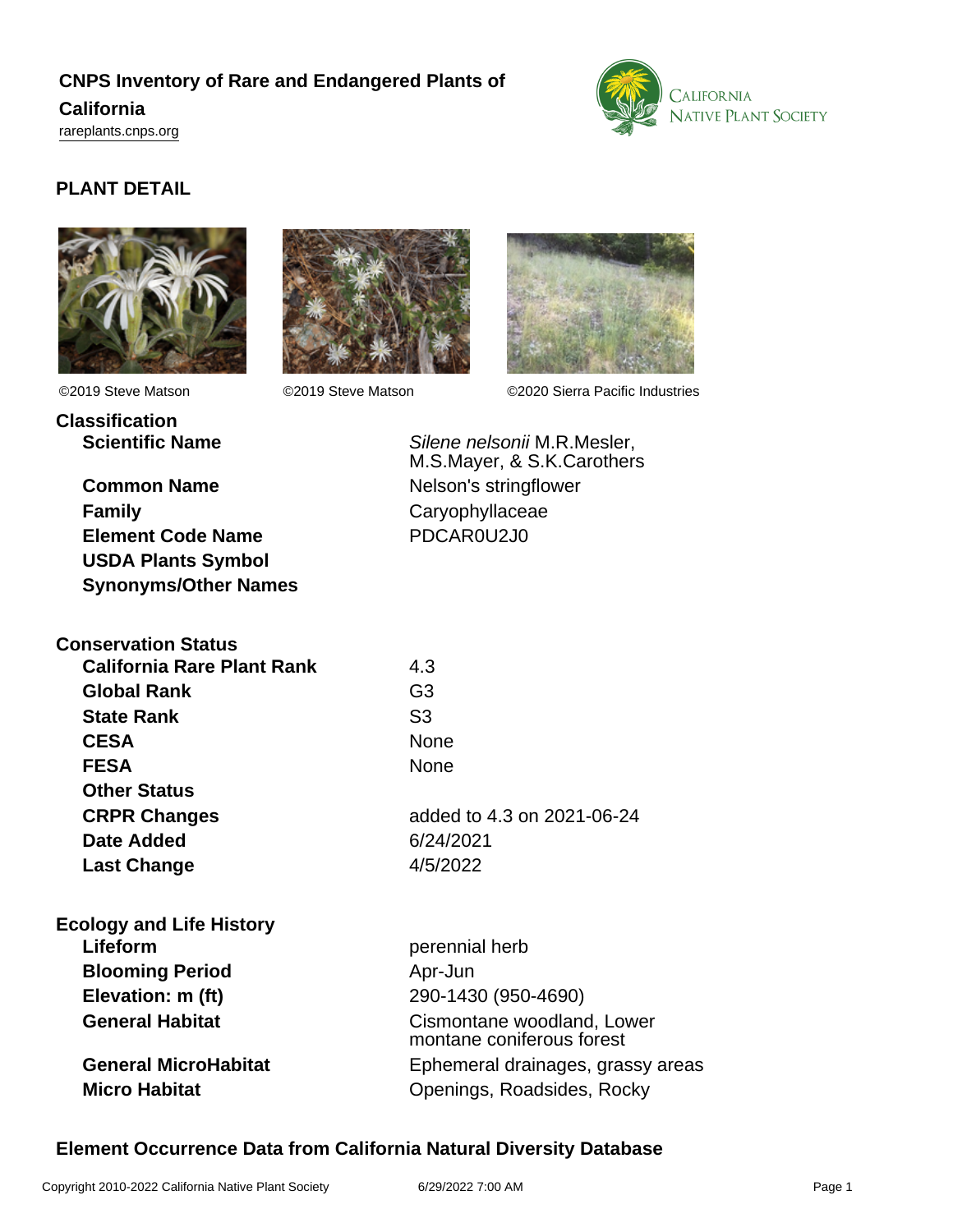| <b>Total Element Occurrences</b><br>Element Occurrence Ranks |  |
|--------------------------------------------------------------|--|
| Excellent (A)                                                |  |
| Good (B)                                                     |  |
| Fair (C)                                                     |  |
| Poor (D)                                                     |  |
| None $(X)$                                                   |  |
| Unknown (U)                                                  |  |
| <b>Occurrence Status</b>                                     |  |
| Historical, $> 20$ years                                     |  |
| Recent, $<$ 20 years                                         |  |
| Presence                                                     |  |
| <b>Presumed Extant</b>                                       |  |
| <b>Possibly Extirpated</b>                                   |  |
| <b>Presumed Extirpated</b>                                   |  |

#### **Location**

**CA Endemic** Yes **Counties** Trinity (TRI) **States** California (CA)

### **Quads**

Halfway Ridge (4012353), Hyampom Mtn. (4012364), Naufus Creek (4012343), Weaverville (4012268), Wildwood (4012341)

#### **Notes**

Definitions of codes preceding a county and/or quad:

\* Presumed extirpated

(\*) Possibly extirpated

Species may be present in other areas where conditions are favorable. These data should NOT be substituted for pre-project review or for on-site surveys.

### **General Notes**

### **Distribution**

#### **Threats**

Potentially threatened by road construction and maintenance, trampling, forestry practices, and severe wildfires.

## **Taxonomy**

Similar to S. bolanderi, \_\_\_\_\_\_\_\_\_\_\_\_\_\_\_\_\_\_\_(generally less than 1 mm).

Copyright 2010-2022 California Native Plant Society 6/29/2022 7:00 AM Page 2